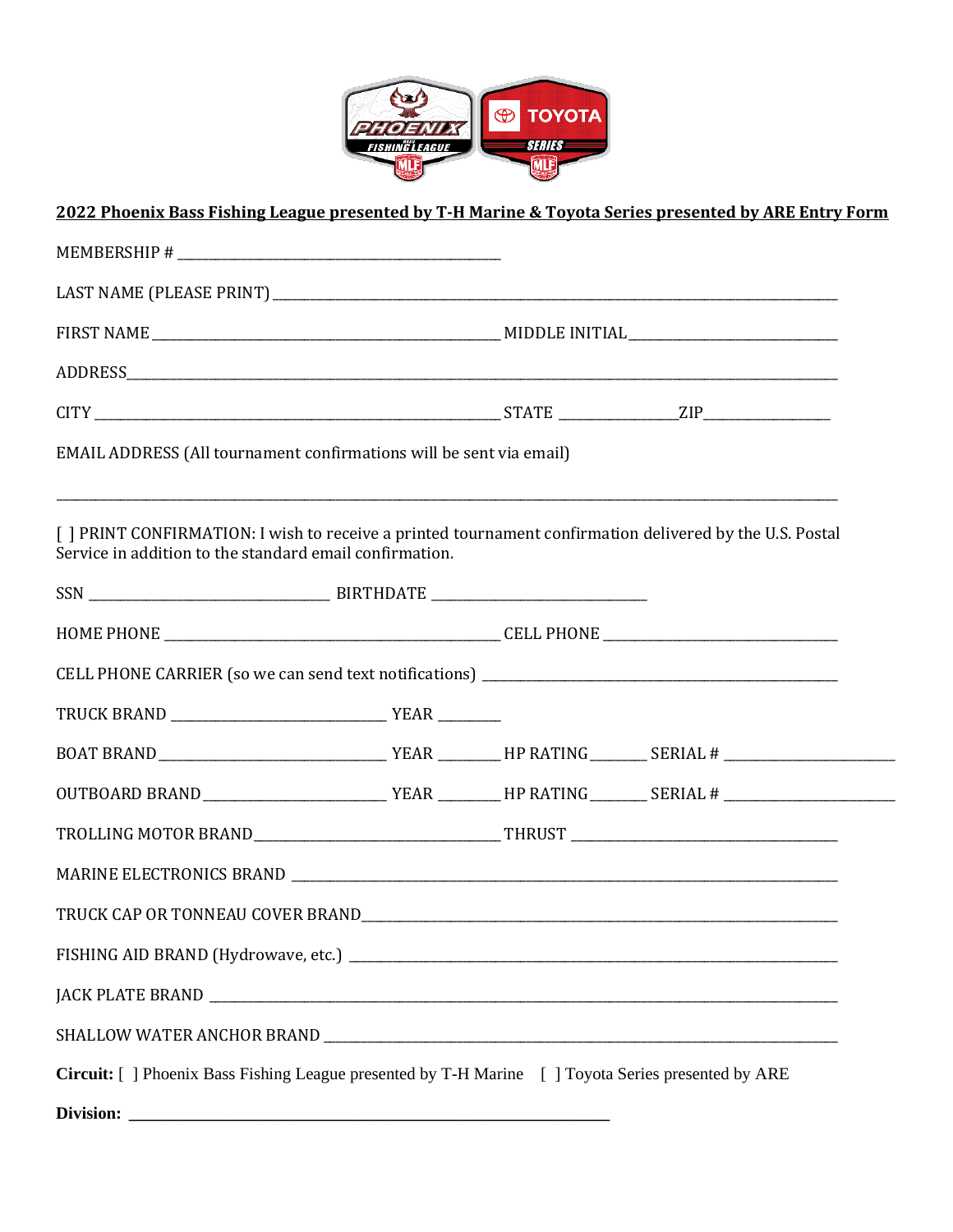| Tournaments: 1. |
|-----------------|
|                 |
|                 |
|                 |
|                 |

**I am entering the Phoenix Bass Fishing League presented by T-H Marine or Toyota Series presented by ARE as (please check one):**

| <b>Boater</b>                                                                                                          | Co-angler with whom I am entering:                                                                                        |
|------------------------------------------------------------------------------------------------------------------------|---------------------------------------------------------------------------------------------------------------------------|
| [ ] Guaranteed Boater/Pro                                                                                              | Name                                                                                                                      |
| [ ] Boater/Pro                                                                                                         |                                                                                                                           |
| Co-angler                                                                                                              | Boater/Pro with whom I am entering:                                                                                       |
| [ ] Guaranteed Co-angler                                                                                               |                                                                                                                           |
| [ ] Co-angler                                                                                                          |                                                                                                                           |
| <b>Phoenix Bass Fishing League Boater:</b><br>[] Tournament 1-4 (\$200 per tournament)<br>[ ] Super Tournament (\$300) | <b>Phoenix Bass Fishing League Co-angler:</b><br>[] Tournament 1-4 (\$100 per tournament)<br>[ ] Super Tournament (\$150) |
| <b>Toyota Series Pro:</b>                                                                                              | [ ] \$500 deposit for each event entered [ ] \$1,700 entry fee for each event entered                                     |
| <b>Toyota Series Co-angler:</b>                                                                                        | [] \$200 deposit for each event entered [] \$550 entry fee for each event entered                                         |
| <b>Toyota Series Automatic Payments</b><br>on the balance deadline for each tournament.                                | [ ] I authorize MLF to charge the balance for all Toyota Series tournaments entered. Charges for balances will be made    |
| <b>2022 MLF Membership Dues</b><br>[] \$85. You have to be a current MLF Premium member to participate.                |                                                                                                                           |
| Total amount enclosed \$                                                                                               |                                                                                                                           |
| A 3% processing fee is applied to all credit card transactions.                                                        | PAYMENT TYPE: [ ] CHECK [ ] VISA [ ] MASTERCARD [ ] DISCOVER [ ] AMERICAN EXPRESS                                         |
| <b>ACCOUNT</b>                                                                                                         | <b>CVV</b><br># EXP                                                                                                       |

SIGNATURE

**Make checks payable and mail to: MLF, 30 Gamble Lane, Benton, KY 42025 Have a question? Visit MajorLeagueFishing.com or contact Membership Services at 270.252.1000.**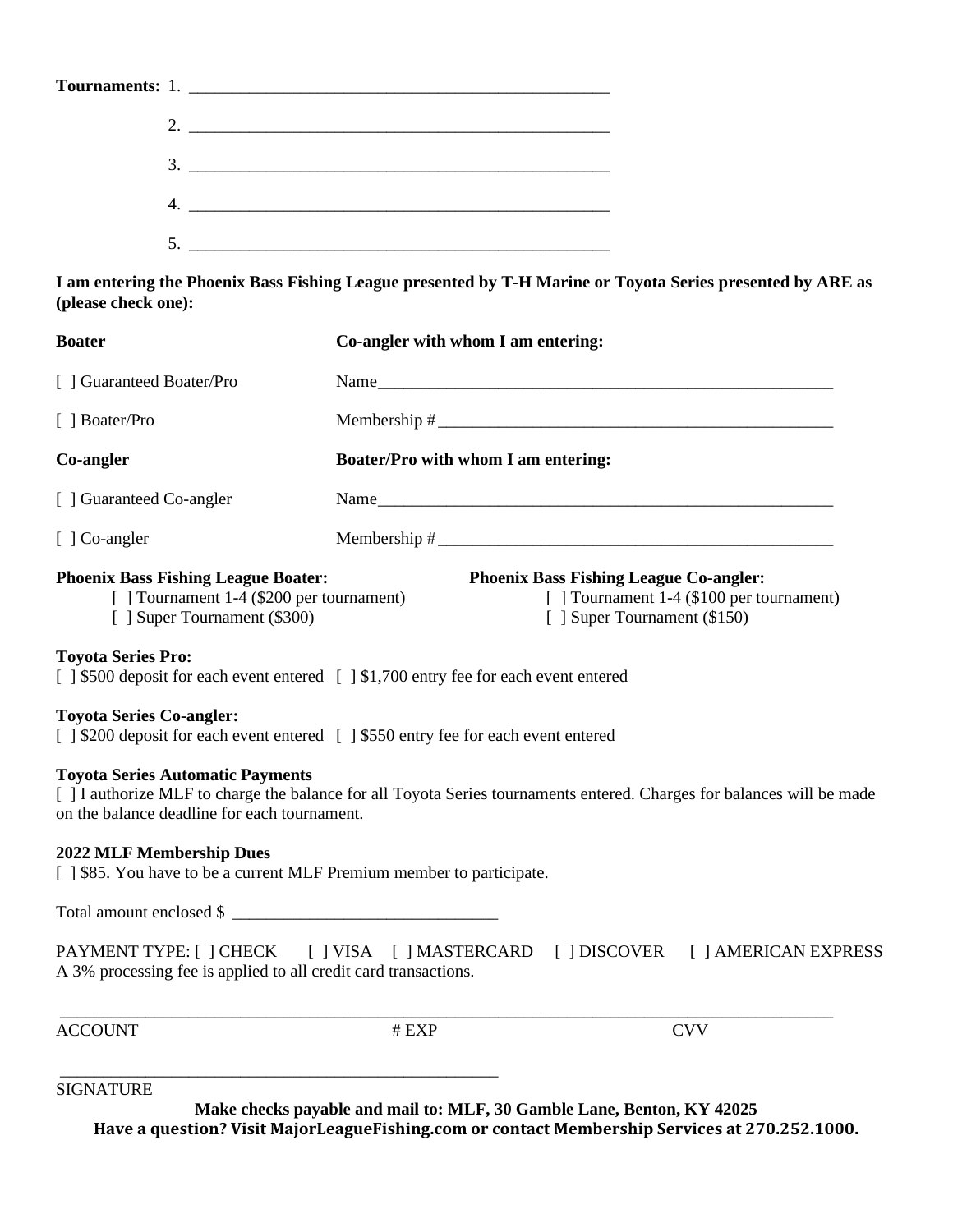## **PARTICIPANT RELEASE OF LIABILITY - READ BEFORE SIGNING**

In consideration for permission to voluntarily participate in tournaments, events, programs and related activities conducted by MLFLW, LLC, (DBA "MLF 5"), I acknowledge, appreciate and agree that:

- 1. The risk of injury, disability, death, loss or damage to my person or property from the activities involved in this program is significant, including the potential for permanent paralysis and death, and while particular rules, equipment and personal discipline may reduce this risk, the risk of serious injury does exist; and,
- 2. I have been advised by MLF, and have had the opportunity to seek legal counsel with respect to the legal effect of this document; and,
- 3. I KNOWINGLY AND FREELY ASSUME ALL RISKS REFERRED TO ABOVE, BOTH KNOWN AND UNKNOWN, EVEN IF ARISING FROM THE NEGLIGENCE OF MLFLW, LLC, ITS OFFICERS, OFFICIALS, DIRECTORS, SHAREHOLDERS, AGENTS, AND/OR EMPLOYEES, OTHER PARTICIPANTS, AND SPONSORING AGENCIES, SPONSORS, ADVERTISERS, AND, IF APPLICABLE, OWNERS AND LESSORS OF PREMISES AND PROPERTY USED TO CONDUCT THE EVENT ("RELEASEES") OR OTHERS, AND ASSUME FULL RESPONSIBILITY FOR RISKS ARISING FROM MY PARTICIPATION; AND,
- 4. I agree to monitor weather and water conditions during my participation and assume full responsibility to remove myself from hazards that may arise; and,
- 5. I willingly agree to comply with the terms and conditions for participation, including Covid protocols. If, however, I observe any unusual significant hazard during my presence or participation, I will remove myself from participation and bring such to the immediate attention of the nearest official; and,
- 6. I, FOR MYSELF AND ON BEHALF OF MY HEIRS, ASSIGNS, PERSONAL REPRESENTATIVES AND NEXT OF KIN, HEREBY RELEASE, INDEMNIFY, AND HOLD HARMLESS RELEASEES, WITH RESPECT TO ANY AND ALL INJURY, DISABILITY, DEATH, OR LOSS OR DAMAGE TO PERSON OR PROPERTY, WHICH I SUFFER OR WHICH I AM FOUND TO HAVE CAUSED IN WHOLE OR IN PART BY MY NEGLIGENCE OR INTENTIONAL MISCONDUCT, WHETHER ARISING FROM THE NEGLIGENCE OF THE RELEASEES, OR OTHERWISE, TO THE FULLEST EXTENT PERMITTED BY LAW.
- 7. I agree to submit to a truth verification test administered by MLF and understand that failure to pass the examination as determined by MLF will result in disqualification.
- 8. I agree to provide MLF with my taxpayer identification number.

I HAVE READ THIS RELEASE OF LIABILITY AND ASSUMPTION OF RISK AGREEMENT AND THE ATTACHED RULES. I FULLY UNDERSTAND THE TERMS AND UNDERSTAND THAT I HAVE GIVEN UP SUBSTANTIAL RIGHTS BY SIGNING THIS RELEASE, AND SIGN IT FREELY AND VOLUNTARILY.

## **PUBLICITY**

In consideration for permission to voluntarily participate in the tournaments, events, programs, and related activities conducted by MLF, I ("Participant") hereby grant to MLF, its assignees and/or licenses (collectively "Sponsors" including television production companies contracted by MLF), the unconditional right to use my name, voice, photographic likeness, biographical information, fishing tips and/or instructions in any medium whatsoever, including but not limited to video/audio productions, merchandising, promotions, articles, and/or press releases, in connection with MLF tournaments, events, programs and related activities conducted by MLF without restriction as to changes or alterations from time to time. I understand that I will not be entitled to receive any royalties or other compensation in connection with such use. If Participant wins any of MLF's events, the Participant's name, likeness and biographical information may be used in connection with advertising and promotion. The Participant specifically consents and agrees to such use without restriction as to changes or alterations from time to time, and further understands and agrees that any use will be without payment of any royalties or any additional compensation to Participant.

The Participant signifies by his/her signature below that he or she has read and understands the foregoing provisions.

\_\_\_\_\_\_\_\_\_\_\_\_\_\_\_\_\_\_\_\_\_\_\_\_\_\_\_\_\_\_\_\_\_\_\_\_\_\_ AGE: \_\_\_\_ DATE: \_\_\_\_\_\_\_\_\_ PARTICIPANT'S SIGNATURE

PRINT PARTICIPANT'S NAME HERE: \_\_\_\_\_\_\_\_\_\_\_\_\_\_\_\_\_\_\_\_\_\_\_\_\_\_\_\_\_\_\_\_\_\_\_\_\_\_\_\_\_\_\_\_\_\_\_\_\_\_\_\_\_\_\_\_